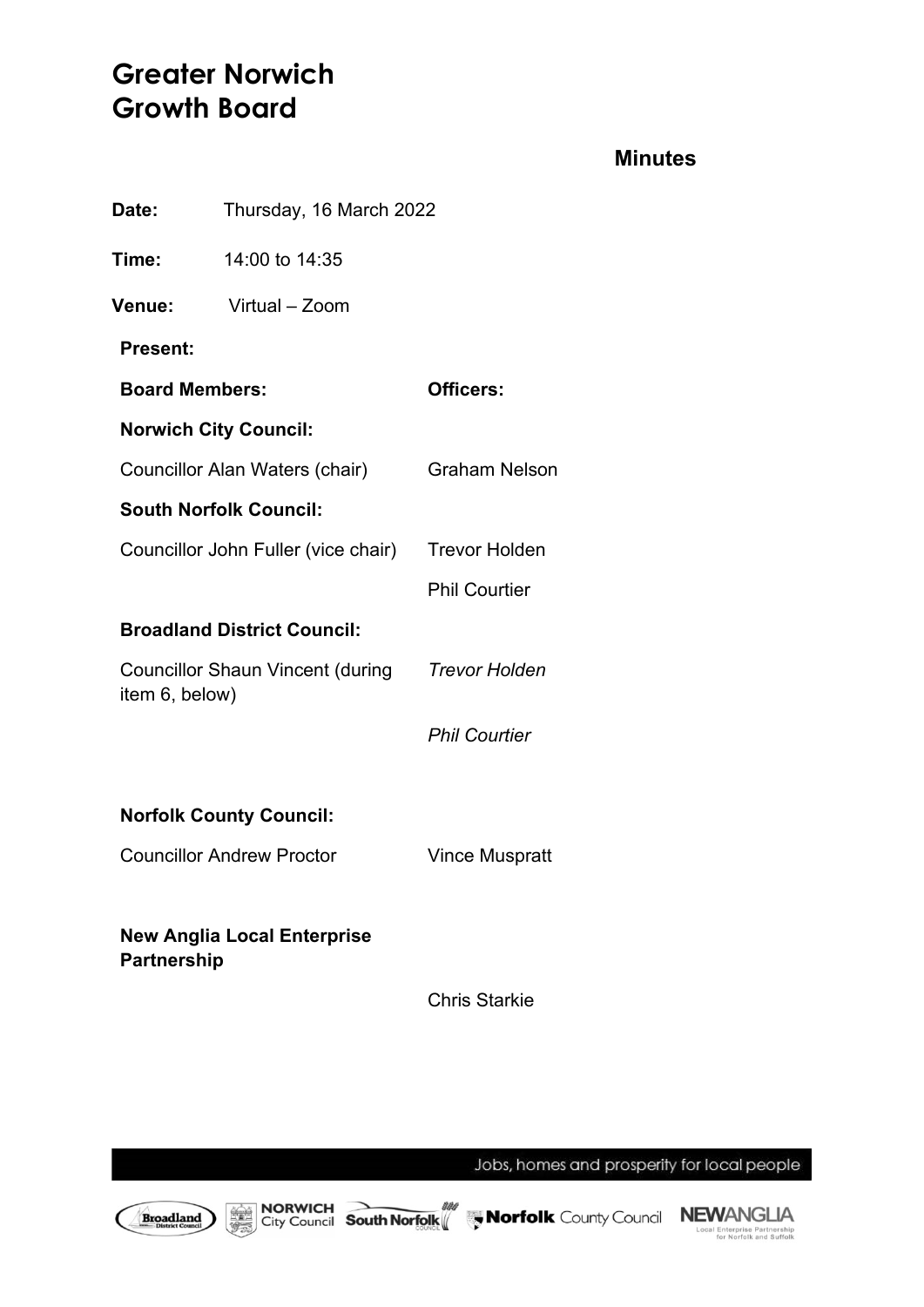## **In attendance:**

| <b>Grace Burke</b>   | <b>Greater Norwich Project Team Leader</b> |
|----------------------|--------------------------------------------|
| <b>Ruth Oyeniyi</b>  | <b>Greater Norwich Project</b>             |
| Tom Cushan           | <b>Greater Norwich Project</b>             |
| Harvey Bullen        | <b>Norfolk County Council</b>              |
| <b>Matthew Tracy</b> | <b>Norfolk County Council</b>              |
|                      |                                            |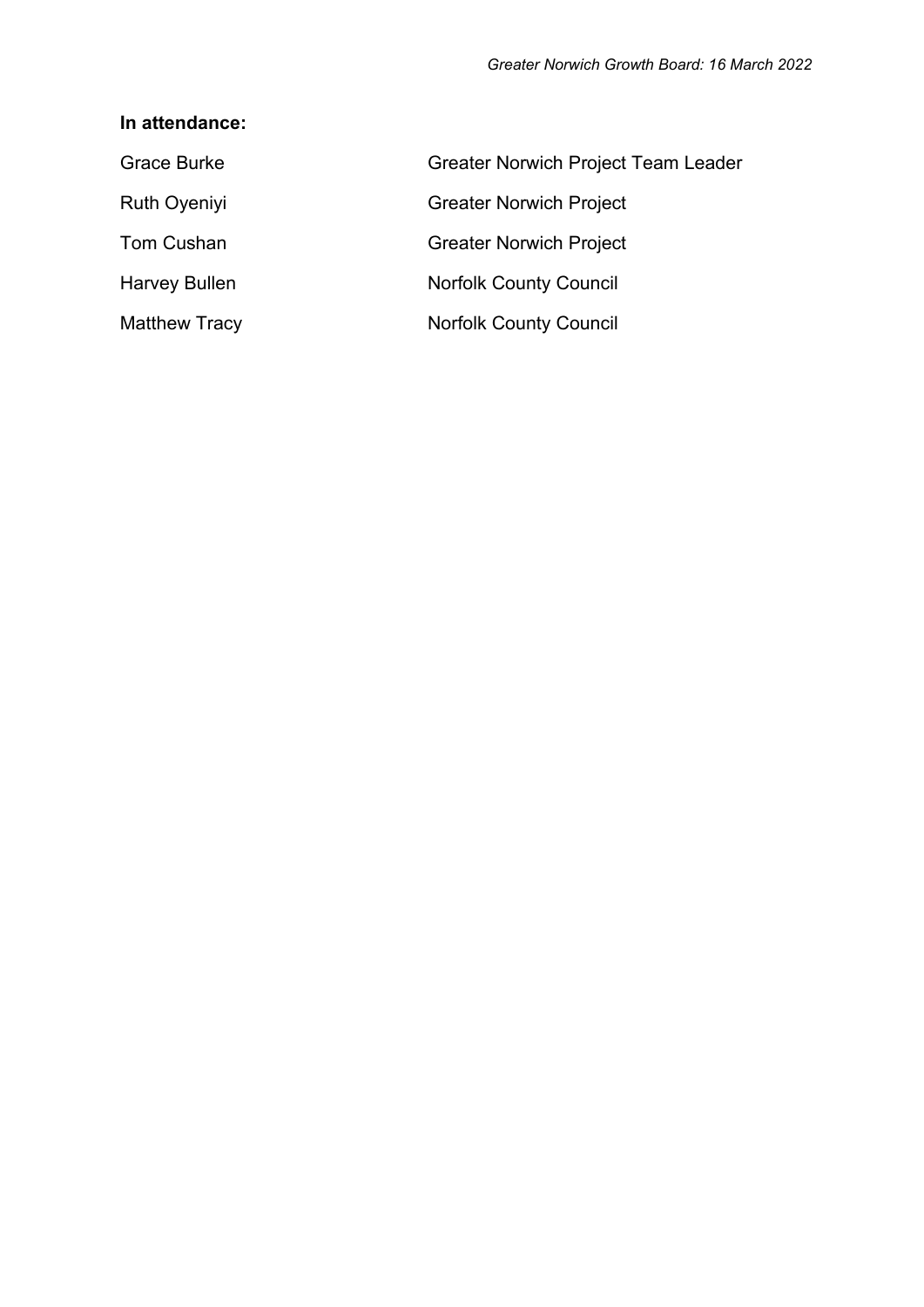# **1. Apologies**

Apologies were received from CJ Green, New Anglia Local Enterprise Partnership, Stephen Evans, Norwich City Council and Tom McCabe, Norfolk County Council.

## **2. Declarations of Interests**

There were no declarations of interests.

## **3. Minutes**

**RESOLVED** to agree the accuracy of the meeting held on 2 December 2021

## **4. IIF Project Showcase – Marriott's Way/ Barn Road Gateway**

(Jeremy Wiggin, Transforming Cities Manager, Norfolk County Council, attended the meeting for this item.)

Jeremy Wiggin, referred to the agenda, and explained that the Green Pedalway, although another IIF project, was a separate scheme to the Marriott's Way/Barn Road Gateway, and would not be included in the presentation to this meeting.

During the presentation on the Marriott's Way/Barn Road Gateway, Jeremy Wiggin outlined the objectives and outputs of the project. This included: improvements to the visibility/legibility of the entrance to Trail Wood from Barn Road by removing trees and shrubs; installation of a heritage gate and associated fencing as part of improvements to the heritage trail through collaborative working with the heritage team; improvements to the street scene with new signage and improved access for cyclists and pedestrians; replacement tree planting; and increased volunteer opportunities through the Fringe Project. The scheme which had a budget of £50k was funded through the Community Infrastructure Levy (CIL) and Heritage Lottery Fund and was part of the Norfolk County Council's Marriott Way Heritage Trail.

During discussion, a member welcomed the improvements to the entrance and cycle and pedestrian access. The scheme was well placed to be of benefit to the growth that was planned for the northeast of the city.

**RESOLVED** to thank Jeremy Wiggin for the presentation.

(Jeremy Wiggin left the meeting at this point.)

# **5. Greater Norwich Annual Growth Programme 2022/23**

The chair introduced the report and said that it had been approved by the cabinets of the individual partner authorities. It had been well received at Norwich City Council.

Councillor Fuller commented on the Wherryman's Way Access Improvements and said that South Norfolk Council had provided added value by investing in footpaths around Loddon, to commemorate the Queen's Platinum Jubilee.